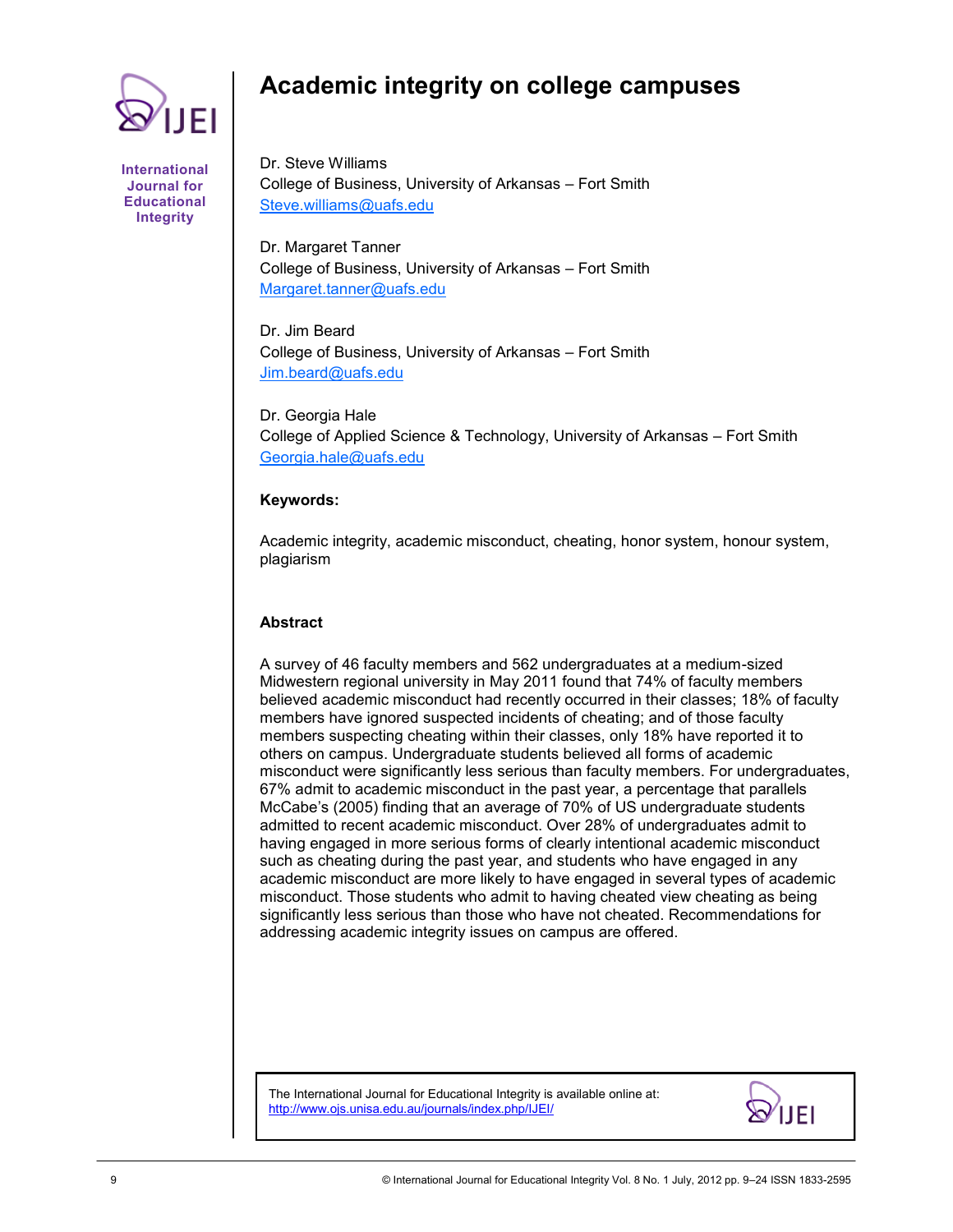### **Introduction**

Both current research and recent internet headlines such as "Cheating rampant on college campuses, survey reveals" (CNSNews.com, May 25, 2007), "Expert: College cheating on the rise" (WARL.com, October 25, 2010), and "UCF probes cheating scandal involving hundreds‖ (Zaragoza, Orlando Sentinel, November 8, 2010) indicate that college cheating is widespread and increasing. Academic dishonesty is critical for universities because research indicates that those who cheat in college are more likely to cheat on the job (Swift & Nonis, 1998). This mounting apprehension has transferred to the corporate sector with ongoing public outcries of ethical problems in the workplace.

Recently, the Josephson Institute surveyed a national sample of 43,000 high school students and found rampant cheating. According to the study, "a majority of students (59 percent) admitted cheating on a test during the last year, with 34 percent doing it more than two times. One in three admitted they used the Internet to plagiarize an assignment" (Jarc, 2010, p. 1). This pandemic continues at the college level where more than half of all students surveyed acknowledge at least one incident of serious cheating in the past academic year, and more than two-thirds admit to one or more ―questionable‖ behaviours – e.g., collaborating on assignments when specifically asked for individual work (McCabe & Pavela, 2005). Referring to the current crop of Millennial college students as "Generation Me," Twenge observes that "in an increasingly competitive world, the temptation to cheat will be ever stronger" for teens and young adults, who are now "resigned to cheating among their peers" (2006, pp. 27–28). Estimations vary, but studies report that from 40% to 90% of undergraduates cheat (Davis & Ludvigson, 1995; Hard, Conway, & Moran, 2006; Klein, Levenburg, McKendall, & Mothersell, 2007; Rettinger, Jordan, & Peschiera, 2004; Stephens, Young, & Calabrese, 2007; Vandehey, Diekhoff, & LaBeff, 2007).

A wide range of factors have been found to result in lapses in academic integrity. The most commonly cited justifications of cheating behaviour given by students include: time pressure to finish assignments, the perceived benefits of cheating, a lack of knowledge about course material and proper approaches to source citation, an overall culture that does not view cheating as a serious issue, lack of preparation, lack of motivation, grade pressure, a professor who deserved it, and material that is too hard (Harding, Carpenter, Finelli, & Passow, 2004). Student justifications for cheating also include fear of failure, difficulty level, work tedium, and upcoming deadlines (Szabo & Underwood, 2004). In addition to individual characteristics, contextual factors such as national culture have been found to influence student cheating behaviour (Holmes, 2004; Sutherland-Smith, 2005) since some actions considered to be instances of academic dishonesty in one culture may be accepted or even encouraged in other cultures. For example, Lin and Wen (2007) report that 62% of Taiwanese students admit to academic dishonesty, but Taiwanese students also claim that cheating is much more culturally acceptable, tolerated, and even supported in Asian countries. Another commonly discussed moderating factor explaining the heightened frequency of academic dishonesty is that plagiarising and similar research-related misconduct behaviours by students are often unintentional and might be due to a lack of knowledge or a lack of familiarity with the proper citation process (Overbey & Guiling, 1999; Sutherland-Smith, 2005).

One tactic taken by an increasing number of universities to address academic integrity worries is the implementation of an institution-wide honour code. An honour code has been defined as a code of academic conduct that includes a written pledge of honesty that students sign, a student-controlled judiciary that hears alleged violations, unproctored examinations, and an obligation for all students to help enforce the code (McCabe & Trevino, 1996). McCabe (2005; McCabe & Pavela, 2005) surveyed over 12,000 students on 48 campuses and reported that campuses with honour codes have up to 50% less cheating on tests and one-quarter to one-third less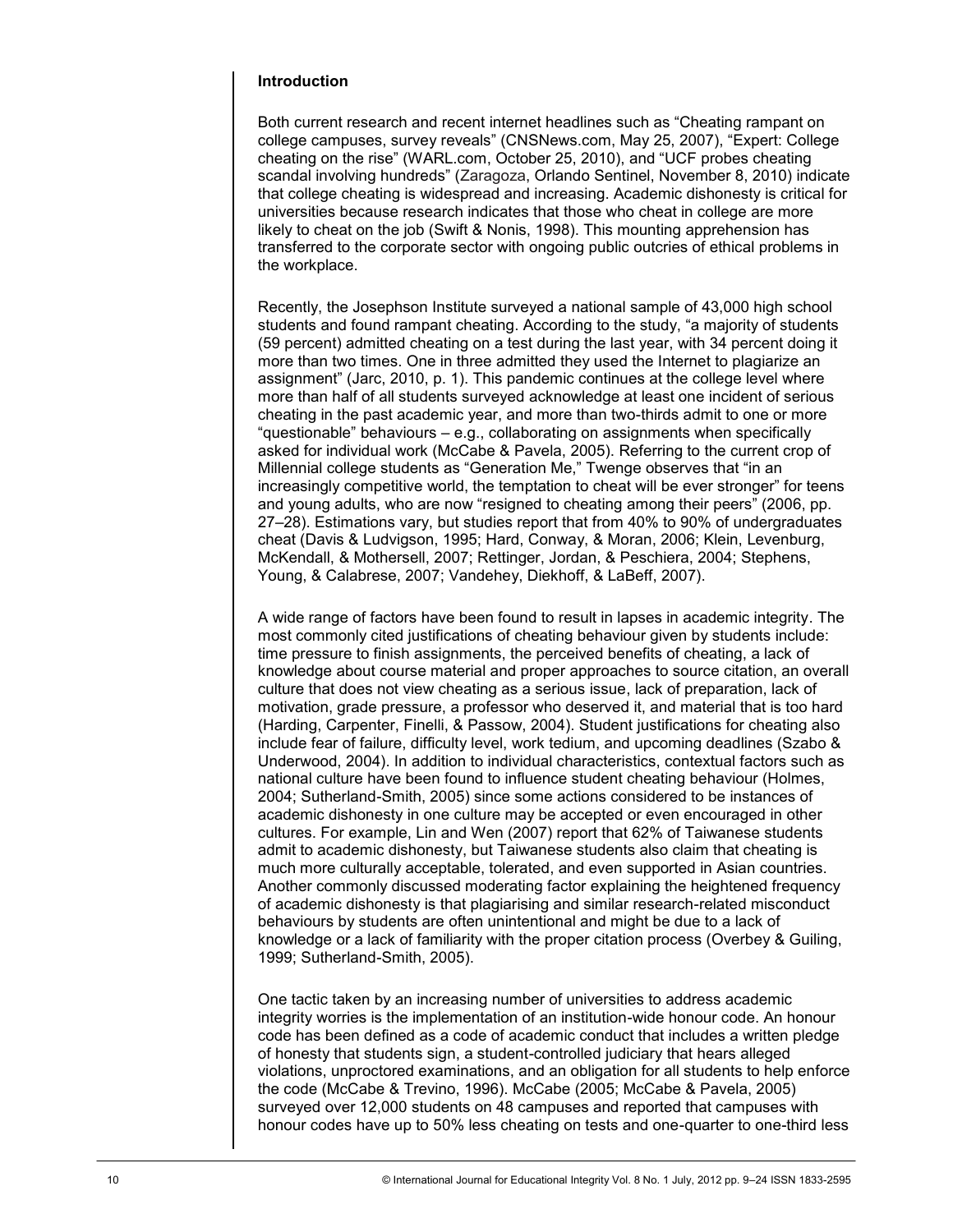cheating on written assignments than campuses without an honour code. Some scholars, however, suggest improvements are more likely a result of the accompanying discussions, improvements in campus culture, and initiatives to promote academic integrity that surround the installation of an honour code programme (McCabe, Trevino, & Butterfield, 1999). Nonetheless, McCabe and Pavela (2005) indicate that only 23% of students at colleges with traditional honour codes reported one or more incidents of serious test or exam cheating in the past year, contrasted with 45% of students at colleges with no honour code.

To combat rising academic misconduct concerns, some universities turn to technology (e.g., turnitin.com, etc.) to monitor student work by using web-based software to compare assignments and to assist in the determination of plagiarism. Universities have also increased the amount of training provided to both faculty members and students through academic integration, stand-alone modules, or webbased tutorials. For example, a number of universities have joined the International Center for Academic Integrity which provides specific information on academic integrity projects, research, and a list-serve for members to exchange ideas and information. Additionally, many universities are striving to incorporate modifications within the classroom to help address concerns for increasing academic cheating. For example, McCabe, Butterfield, and Trevino (2006) indicate that increasing numbers of faculty members are creating multiple versions of exams, banning cell phones or other technology from the classroom during an exam, demonstrating technology used to catch plagiarism to inhibit students from cheating, reinforcing academic integrity issues by addressing acceptable collaboration or other integrity concerns on every assignment, considering how student grades influence the likelihood of cheating, consistently taking action when cheating occurs, and working with the institution toward developing an ethical academic integrity culture.

## **Methodology**

This study was designed to answer the following academic integrity research questions at a Midwestern regional university:

- What is the frequency of academic misconduct?
- Are there differences in the perceived seriousness of different types of academic misconduct between students and faculty members?
- Which forms of academic misconduct are more likely to occur?
- What are faculty member perceptions of academic integrity and how is it currently handled?

As the above literature review indicates, academic integrity has been investigated at several other universities. This research project was undertaken as an exploratory study to determine perceptions of the frequency of, and attitudes toward, academic dishonesty at a Midwestern regional university. This university has no institutional honour code but does have an established student code of conduct which is accessible to students on the University's webpage and is distributed as part of the student handbook during new student orientations. This code spells out inappropriate student behaviour, including issues of academic dishonesty as well as possible outcomes of such behaviour. At this institution, issues of plagiarism are covered extensively in all freshman composition classes and other types of academic dishonesty are addressed by individual faculty members within the context of their particular classes. While no specific, high-profile cases of cheating on campus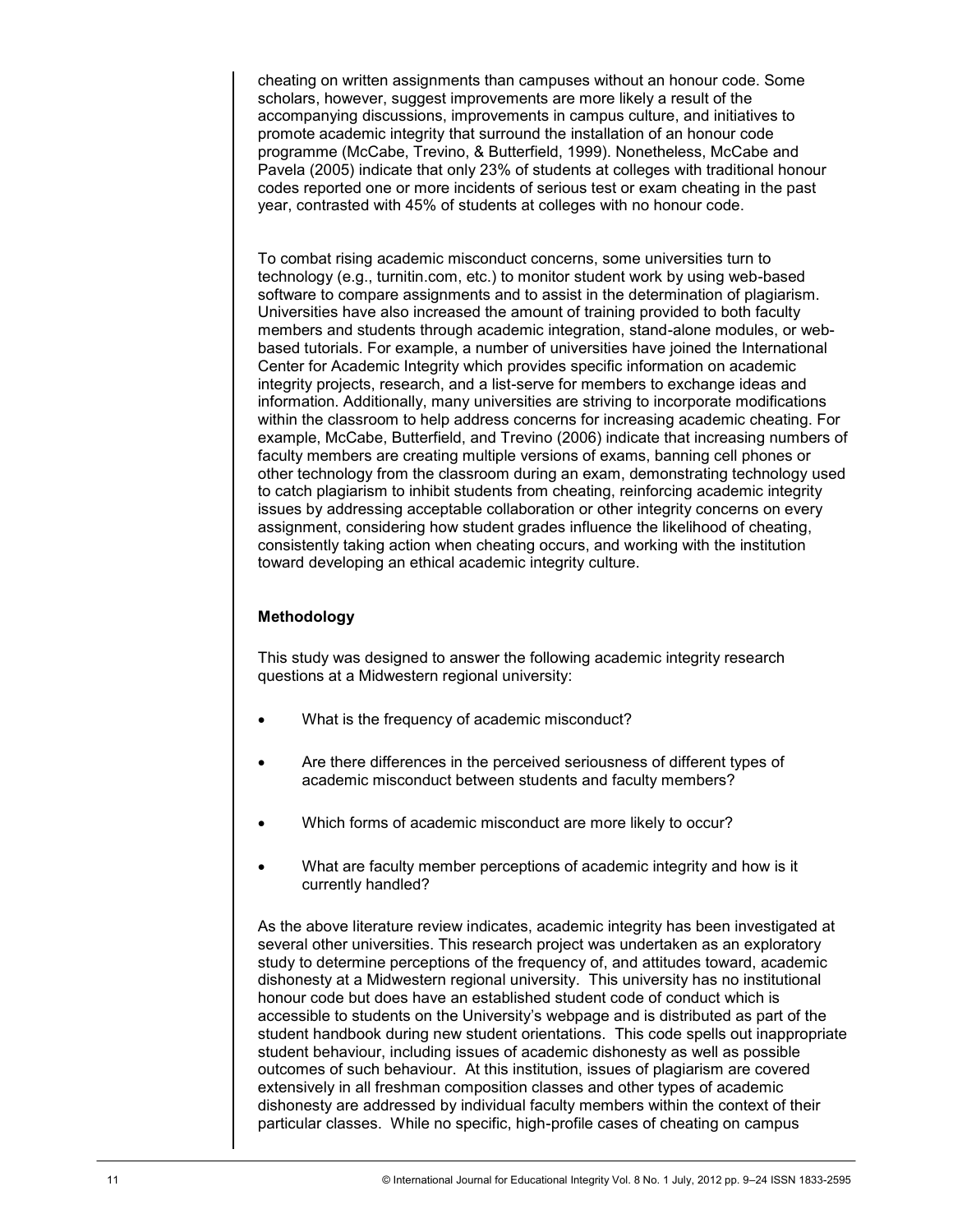motivated this study, faculty members have expressed increasing frustration toward the current cohort of students, especially in relation to their lack of understanding or compliance with the need for individual accountability in work submitted for grading. Others have also expressed concern about Millennial students and their attitudes toward cheating, academic misconduct, and inappropriate collaboration (Howe & Strauss, 2007).

The administration of a Midwestern university's business school initiated a survey to explore these concerns. Survey responses were collected primarily from faculty members and students at the College of Business and the College of Applied Science and Technology, with 12% of responses from students in other colleges on campus. The academic integrity survey was administered to a large number of undergraduates in May 2011 resulting in 562 useable responses: 348 (62%) from business, 149 (27%) from applied science, and 65 (12%) from the remaining colleges – this sample represents 8% of the total 2011 spring enrollment of 7,054 students. Twenty-one business faculty members (62% of all full- and part-time faculty members) and 25 applied science faculty members (45% of all full- and part-time faculty members) completed the faculty version of the questionnaire.

The surveys were adapted from Broeckelman-Post's dissertation, which was based upon McCabe's (2003) work at Kansas State and other universities. The surveys for both students and faculty members consisted of groups of similar questions, as well as measures of the Patterns of Adaptive Learning Scale (Midgley, Maehr, Hruda, Anderman, Anderman, Freeman, Gheen, Kaplan, Kumar, Middleton, Nelson, Roeser & Urdan, 2000), which was included in an attempt to identify individual student characteristics that might be able to predict academic dishonesty. Questionnaires were intended to determine the frequency of academic dishonesty behaviours and to develop a baseline of cheating perceptions and attitudes.

*1. What is the frequency of academic misconduct?*

Self-reported results indicate that 67% of undergraduate respondents admit to some form of academic misconduct in the past year. McCabe (2005) has reported that an average of 70% of undergraduate students admitted to academic misconduct when a similar survey was collected on 60 American campuses. In this sample, two-thirds of students admit to recent academic misconduct, a finding that has been consistently reported on campuses across the nation since the 1990s.

*1. Are there differences in the perceived seriousness of different types of academic misconduct between students and faculty members?*

Students and faculty members were asked the extent to which the behaviours listed (see Table 1) were serious forms of cheating using a five-point scale ranging from 1= not at all,  $2 =$  to some extent,  $3 =$  moderately,  $4 =$  to a great extent, and  $5 =$  extremely serious cheating. As shown in Table 1, means for all items, except "Copying few sentences from written source w/o citing" and "Copying a few sentences of material from an Internet source without footnoting them in a paper," were lower for undergraduates than for faculty members. As the listed significance levels indicate, student respondents believe most academic misconduct behaviours are significantly less serious than do faculty respondents.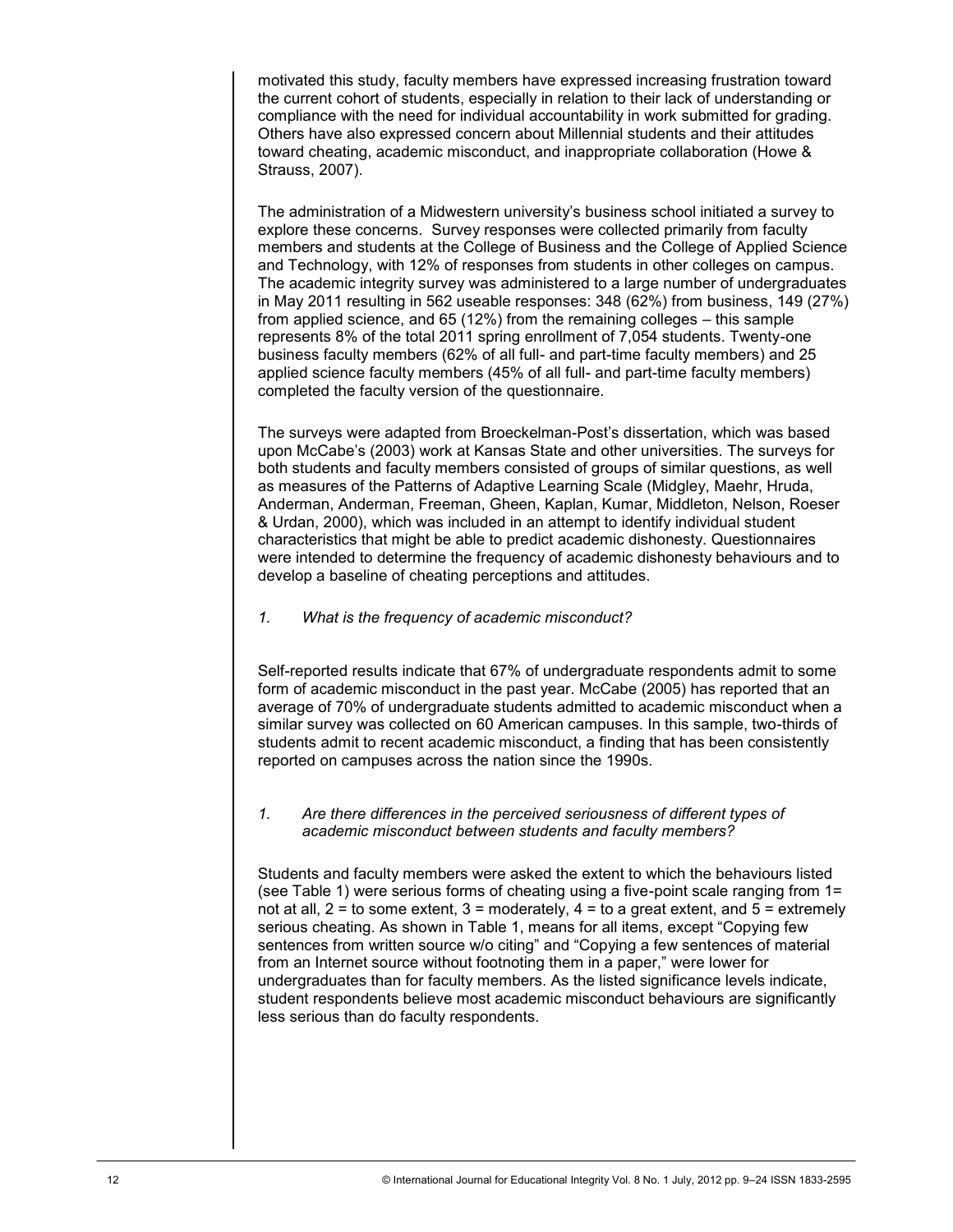## **Table 1:**

*Perceptions of seriousness of cheating behaviour means for students and faculty members*

|                                                                                                                               | <b>Students</b> | <b>Faculty</b> | <b>Difference</b> |
|-------------------------------------------------------------------------------------------------------------------------------|-----------------|----------------|-------------------|
| Turning in work done by someone else.                                                                                         | 4.09            | 4.44           | $.35***$          |
| Working on an individual assignment with<br>others.                                                                           | 2.62            | 3.02           | $.40**$           |
| Receiving unpermitted help on an assignment.                                                                                  | 3.03            | 3.75           | $.72***$          |
| Writing or providing a paper for another student.                                                                             | 4.26            | 4.58           | $.32*$            |
| Providing a graded assignment to another<br>student to submit.                                                                | 4.24            | 4.53           | $.29*$            |
| Sharing an assignment with other to use as an<br>example.                                                                     | 2.83            | 3.07           | .24               |
| Getting questions/answers from someone who<br>has taken test.                                                                 | 3.80            | 4.22           | $.42**$           |
| Copying a friend's computer program.                                                                                          | 3.73            | 4.26           | $.53***$          |
| Helping someone else cheat on a test.                                                                                         | 4.37            | 4.62           | $.25*$            |
| Fabricating/falsifying a bibliography.                                                                                        | 4.09            | 4.36           | .27               |
| Falsifying/fabricating research data.                                                                                         | 4.14            | 4.51           | $.37**$           |
| Copying on test from another without their<br>knowledge.                                                                      | 4.40            | 4.69           | $.29*$            |
| Copying on test from another with their<br>knowledge.                                                                         | 4.42            | 4.68           | $.26*$            |
| Copying few sentences from written source w/o<br>citing.                                                                      | 3.71            | 3.68           | $-.03$            |
| Turning in a paper obtained in large part from a<br>term paper "mill" or website that did not charge<br>for this information. | 4.30            | 4.47           | .17               |
| Copying a few sentences of material from an<br>Internet source without footnoting them in a<br>paper.                         | 3.62            | 3.40           | $-.22$            |
| Using unpermitted crib notes (cheat notes) dur-<br>ing a test.                                                                | 4.30            | 4.51           | .21               |
| Copying material word for word from a written<br>source.                                                                      | 4.19            | 4.38           | .19               |
| Altering a graded test and submitting it for<br>additional credit.                                                            | 4.40            | 4.60           | .20               |
| Turning in a paper copied from another student.                                                                               | 4.44            | 4.67           | .23               |
| Using a false excuse to obtain an extension on<br>a due date.                                                                 | 3.61            | 3.96           | $.35*$            |
| Hiding library or course materials.                                                                                           | 3.74            | 3.83           | .09               |
| Damaging library or course materials.                                                                                         | 3.71            | 3.90           | .19               |
| Cheating on a test in another way.                                                                                            | 4.25            | 4.51           | .26               |
| Cheating on a written assignment in another<br>way.                                                                           | 4.16            | 4.42           | .26               |
| Plagiarising myself by turning in a paper<br>completed for another course.                                                    | 3.45            | 3.70           | .25               |

*\*Significant at the 0.1 level, \*\* significant at the 0.05 level, \*\*\* significant at the 0.01 level*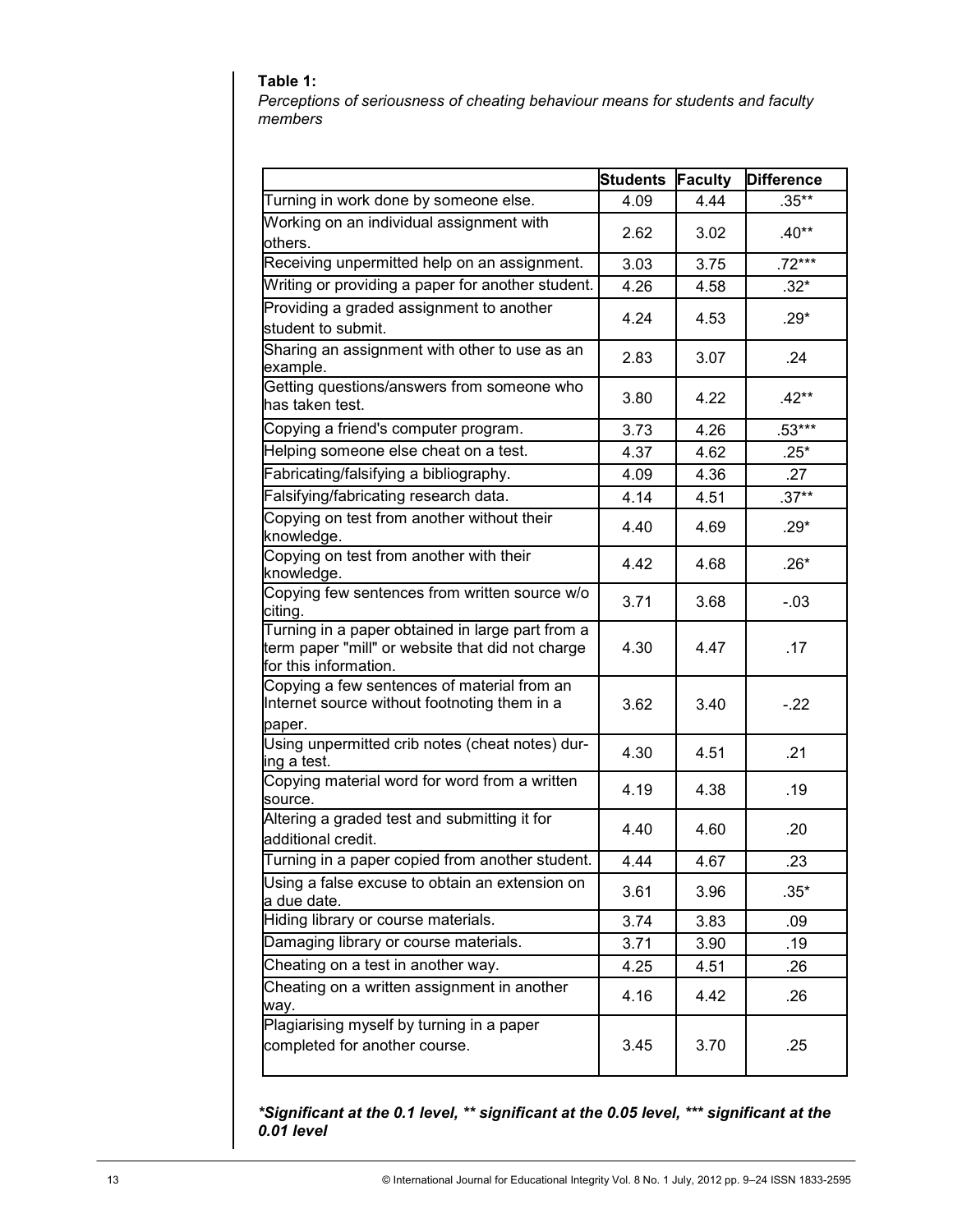#### 3. *Which forms of academic misconduct are more likely to occur?*

To determine if student respondents viewed the listed range of academic integrity behaviours differentially and to determine the extent to which they engaged in ranges of behaviours differentially, an exploratory factor analysis was performed on the seriousness of behaviours scale using principal axis factoring with Varimax rotation. Bartlett's test of sphericity indicated the items met assumptions necessary for factor analysis ( $x^2$  = 15172.08 (325), p<0.0001) and eigenvalue scores indicated three retainable factors. The rotated factor matrix specified one item (getting questions and answers from someone who has taken a test) should not be retained since it did not meet the 60/40 factor analysis retention criterion. Using the same 60/40 retention criterion, one item (copying a friend's computer program) did not exceed the 0.60 loading on its primary factor, but it was retained since its secondary loadings were less than 0.40. Table 2 lists the items and loadings for all factors. The three factors combined to account for 72.33% of the total variance. Factor 1, which was labelled *Cheating*, exhibited a Cronbach alpha of .98, Factor 2, labelled as *Research Misconduct*, exhibited a Cronbach alpha of 0.90; and Factor 3, labelled as *Collaboration Misconduct*, exhibited a Cronbach alpha of 0.80. Factor analysis results indicate that academic misconduct behaviours are perceived differentially by undergraduate students and can be classified into cheating (i.e., behaviors which have traditionally been considered deliberate, blatant, or intentional academic dishonesty), research misconduct (i.e., behaviours associated specifically with research, some of which may include unintentional cheating), and collaboration misconduct behaviours (i.e., behaviour related to teamwork or working with others to complete assignments that are often encouraged by teachers as a regular pedagogical practice).

#### **Table 2:**

| <b>Items Factors</b>                                                               | 1    | $\mathbf{2}$ | 3    |
|------------------------------------------------------------------------------------|------|--------------|------|
| Copying on test from another<br>with their knowledge.                              | 0.88 | 0.24         | 0.18 |
| Turning in a paper copied<br>from another student.                                 | 0.87 | 0.29         | 0.10 |
| Helping someone else cheat<br>on a test.                                           | 0.84 | 0.29         | 0.16 |
| Using unpermitted crib notes<br>during a test.                                     | 0.82 | 0.35         | 0.14 |
| Writing or providing a paper<br>for another student.                               | 0.82 | 0.25         | 0.25 |
| Providing a graded assign-<br>ment to another student to<br>submit.                | 0.81 | 0.21         | 0.27 |
| Altering a graded test and<br>submitting it for additional<br>credit.              | 0.80 | 0.35         | 0.07 |
| Turning in a paper from a<br>term paper mill or website.                           | 0.75 | 0.39         | 0.11 |
| Cheating on a test in another<br>way.                                              | 0.74 | 0.46         | 0.17 |
| Turning in work done by<br>somebody else.                                          | 0.73 | 0.23         | 0.33 |
| Copying material word for<br>word from written source.                             | 0.67 | 0.49         | 0.11 |
| Cheating on a written assign-<br>ment in another way.                              | 0.65 | 0.53         | 0.19 |
| © International Journal for Educational Integrity Vol. 8 No. 1 July, 2012 pp. 9-24 |      |              |      |

*Factors for the cheating seriousness scales*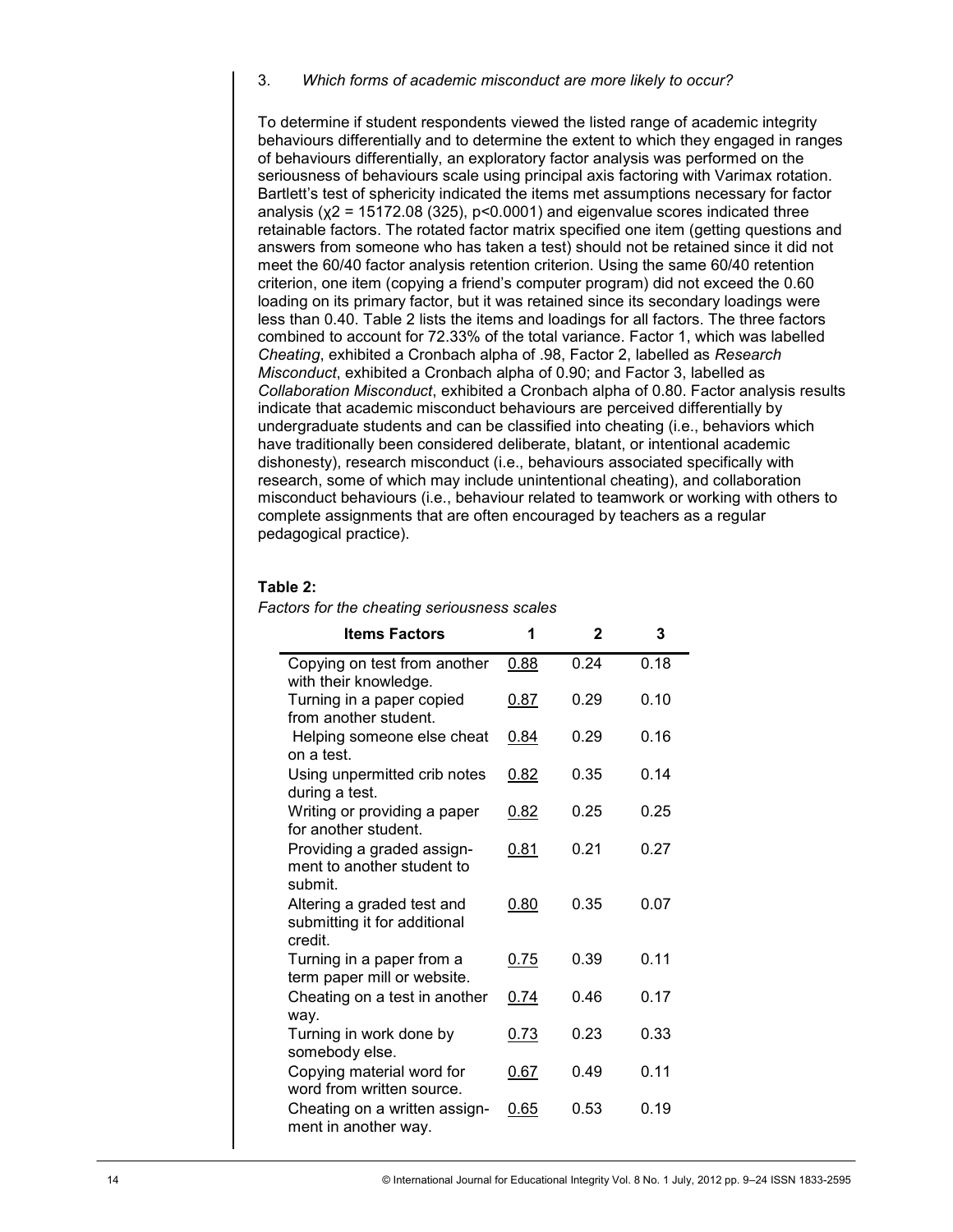## **Table 2: Continued**

| Falsifying/fabricating re-<br>search data.                                                                                                                                                                                                                                                                                                                                                                                                                                                                                                                                                                                                                                                                                                                                        | 0.64  | 0.58  | 0.13                                                                               |  |
|-----------------------------------------------------------------------------------------------------------------------------------------------------------------------------------------------------------------------------------------------------------------------------------------------------------------------------------------------------------------------------------------------------------------------------------------------------------------------------------------------------------------------------------------------------------------------------------------------------------------------------------------------------------------------------------------------------------------------------------------------------------------------------------|-------|-------|------------------------------------------------------------------------------------|--|
| Falsifying/fabricating a bibli-<br>ography.                                                                                                                                                                                                                                                                                                                                                                                                                                                                                                                                                                                                                                                                                                                                       | 0.63  | 0.59  | 0.13                                                                               |  |
| Getting questions and an-<br>swers from someone who<br>has                                                                                                                                                                                                                                                                                                                                                                                                                                                                                                                                                                                                                                                                                                                        | 0.52  | 0.26  | 0.48                                                                               |  |
| taken test.<br>Damaging library or course<br>materials.                                                                                                                                                                                                                                                                                                                                                                                                                                                                                                                                                                                                                                                                                                                           | 0.28  | 0.73  | 0.15                                                                               |  |
| Hiding library or course ma-<br>terials.                                                                                                                                                                                                                                                                                                                                                                                                                                                                                                                                                                                                                                                                                                                                          | 0.39  | 0.72  | 0.21                                                                               |  |
| Plagiarizing myself with a<br>paper for another course.                                                                                                                                                                                                                                                                                                                                                                                                                                                                                                                                                                                                                                                                                                                           | 0.16  | 0.67  | 0.26                                                                               |  |
| Copying a few sentences<br>without footnoting.                                                                                                                                                                                                                                                                                                                                                                                                                                                                                                                                                                                                                                                                                                                                    | 0.33  | 0.67  | 0.33                                                                               |  |
| Copying a few sentences<br>without citing.                                                                                                                                                                                                                                                                                                                                                                                                                                                                                                                                                                                                                                                                                                                                        | 0.37  | 0.66  | 0.33                                                                               |  |
| Using a false excuse to ob-<br>tain a due-date<br>extension.                                                                                                                                                                                                                                                                                                                                                                                                                                                                                                                                                                                                                                                                                                                      | 0.35  | 0.61  | 0.37                                                                               |  |
| Copying a friend's computer<br>program.                                                                                                                                                                                                                                                                                                                                                                                                                                                                                                                                                                                                                                                                                                                                           | 0.39  | 0.52  | 0.32                                                                               |  |
| Working on an individual as-<br>signment with others.                                                                                                                                                                                                                                                                                                                                                                                                                                                                                                                                                                                                                                                                                                                             | 0.08  | 0.18  | 0.85                                                                               |  |
| Receiving unpermitted help<br>on an assignment.                                                                                                                                                                                                                                                                                                                                                                                                                                                                                                                                                                                                                                                                                                                                   | 0.28  | 0.24  | 0.78                                                                               |  |
| Sharing an assignment with<br>others to use as an<br>example                                                                                                                                                                                                                                                                                                                                                                                                                                                                                                                                                                                                                                                                                                                      | 0.07  | 0.36  | 0.70                                                                               |  |
| % of Variance                                                                                                                                                                                                                                                                                                                                                                                                                                                                                                                                                                                                                                                                                                                                                                     | 38.88 | 21.45 | 12.00                                                                              |  |
| Chronbach's Alpha                                                                                                                                                                                                                                                                                                                                                                                                                                                                                                                                                                                                                                                                                                                                                                 | 0.98  | 0.90  | 0.80                                                                               |  |
| lote: Underlined factor coefficients indicate factor upon which the item loa                                                                                                                                                                                                                                                                                                                                                                                                                                                                                                                                                                                                                                                                                                      |       |       |                                                                                    |  |
| actor Clustering                                                                                                                                                                                                                                                                                                                                                                                                                                                                                                                                                                                                                                                                                                                                                                  |       |       |                                                                                    |  |
| actor 1:<br>Cheating<br>actor 2:<br><b>Research Misconduct</b>                                                                                                                                                                                                                                                                                                                                                                                                                                                                                                                                                                                                                                                                                                                    |       |       |                                                                                    |  |
| actor 3<br><b>Collaboration Misconduct</b>                                                                                                                                                                                                                                                                                                                                                                                                                                                                                                                                                                                                                                                                                                                                        |       |       |                                                                                    |  |
| s Table 3 shows, 28% of students report engaging in serious and intentio<br>cademic misconduct behaviours (i.e., cheating). Additionally, 35% of resp<br>dmit to research misconduct and 59% acknowledge they have engaged ir<br>ollaboration misconduct. McCabe and Trevino (1996) reported that 83% o<br>o not view collaboration as serious cheating, a finding that is confirmed by<br>roportionally greater number of students who self-report collaborative beh<br>ompared to other forms of academic misconduct. Since collaboration and<br>ooperation are increasingly the norm among Millennial college students (F<br>trauss, 2007), some might argue that collaborative behaviours should not<br>icluded in the broader definition of cheating or academic misconduct. |       |       |                                                                                    |  |
|                                                                                                                                                                                                                                                                                                                                                                                                                                                                                                                                                                                                                                                                                                                                                                                   |       |       | © International Journal for Educational Integrity Vol. 8 No. 1 July, 2012 pp. 9-24 |  |

*Note: Underlined factor coefficients indicate factor upon which the item loaded.*

#### **Factor Clustering**

Factor 1: *Cheating*

- Factor 2: *Research Misconduct*
- Factor 3 *Collaboration Misconduct*

As Table 3 shows, 28% of students report engaging in serious and intentional academic misconduct behaviours (i.e., cheating). Additionally, 35% of respondents admit to research misconduct and 59% acknowledge they have engaged in collaboration misconduct. McCabe and Trevino (1996) reported that 83% of students do not view collaboration as serious cheating, a finding that is confirmed by the proportionally greater number of students who self-report collaborative behaviours compared to other forms of academic misconduct. Since collaboration and cooperation are increasingly the norm among Millennial college students (Howe & Strauss, 2007), some might argue that collaborative behaviours should not be included in the broader definition of cheating or academic misconduct.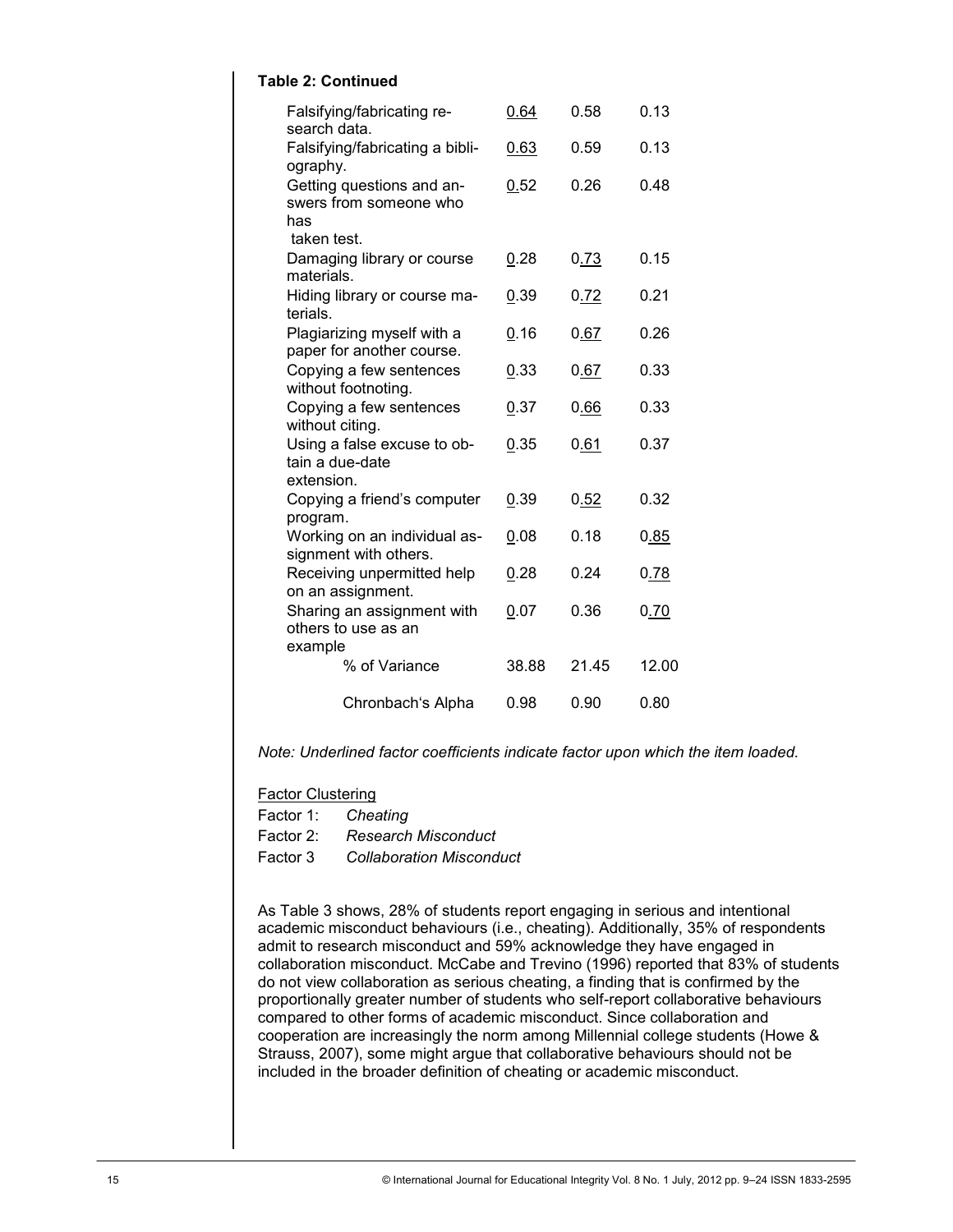#### **Table 3:**

*Percentage of students who admitted to engaging in specific types of academic misconduct within the past year*

|                                 | % of Students |  |
|---------------------------------|---------------|--|
| Cheating                        | 28            |  |
| Research Misconduct             | 35            |  |
| <b>Collaboration Misconduct</b> | 59            |  |

Further analyses of the findings reported in Table 3 above indicate that students who have self-reported that they have engaged in academic misconduct are also more likely to have engaged in multiple forms of academic misconduct. The same students who admit to having cheated in the recent past are also significantly less likely to view cheating as seriously as those who do not self-report cheating behaviours.

#### *4. What are faculty member perceptions of academic integrity and how is it currently handled?*

When professors were asked whether they suspected cheating in their own classes, 74% of responding faculty members reported that they believe academic misconduct has recently occurred. Only 18% of faculty members have reported suspected cheating to others on campus, however, and another 18% admit that they have ignored suspected incidents of cheating. Research suggests that faculty members view some forms of academic misconduct, such as cheating on exams, as more serious than other forms of dishonesty, such as cheating on coursework (e.g., papers, homework, outside assignments, etc.); faculty members also believe the appropriate response (i.e., punishment or education) should be dependent upon how serious the faculty member believes the offense to be (Pincus & Schmelkin, 2003). Broeckelman-Post (2009) has suggested that faculty members might be hesitant to report suspected academic misconduct because they worry about losing control over academic dishonesty cases occurring within their classes. At the institution used in this study, survey responses indicate that the primary reasons given by faculty members as to why they sometimes ignore suspected cheating by students include the lack of clear evidence or proof that cheating has occurred, the suspected cheating is often perceived to be of a trivial nature that is not serious enough to report, and/or the belief that students will eventually receive suitable punishment for cheating indiscretions either with a lower course grade or some other appropriate outcome. Anecdotal evidence also suggests that faculty members may feel reluctant to report cheating at this campus due to a lack of clarity as to how much and the extent to which administrative support will be available. McCabe, Trevino, and Butterfield (1999) indicate that concerns of this nature are likely to increase when institutional policies are unclear and when an overall honour code system is not widely disseminated. As with other research (Broeckelman-Post, 2009; Pincus & Schmelkin, 2003), this study found that faculty members at the surveyed institution were reluctant to confront suspected student cheating. This may be a significant problem if student belief that faculty members are hesitant to report incidents of cheating results in an increase in inappropriate academic behaviour.

Further analysis using the three factors of cheating, research misconduct, and collaboration misconduct revealed that students viewed cheating and collaboration behaviours as significantly less serious forms of academic misconduct than did faculty members. Table 4 below shows that no significant differences existed between students and faculty members for the perceived seriousness of research misconduct,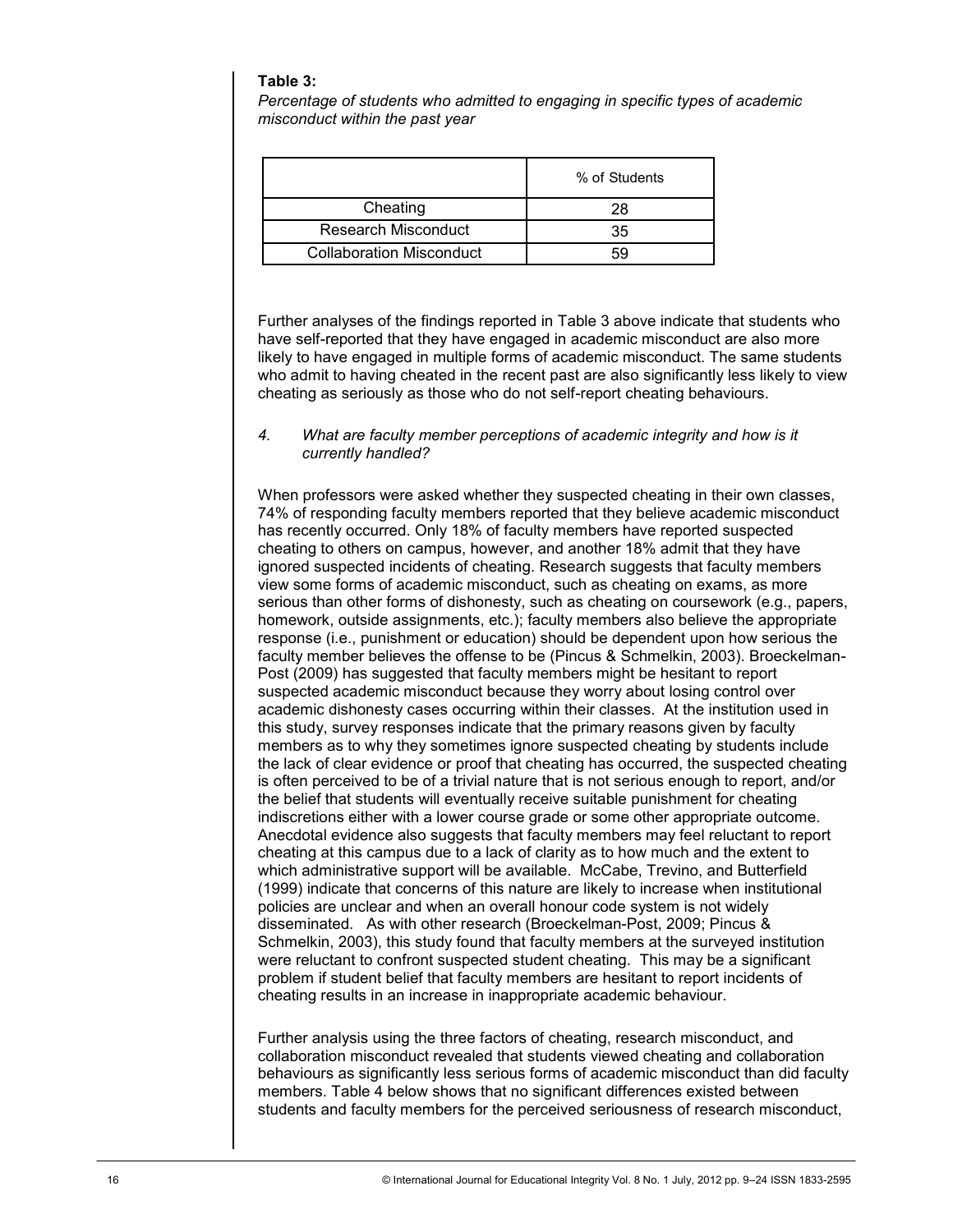but both cheating and collaboration are seen as significantly more serious forms of academic misconduct by faculty members than by students.

#### **Table 4:**

*Perceived seriousness of cheating behaviours for students and faculty members*

|                                 | <b>Students</b> | <b>Faculty</b> | <b>Difference</b> |
|---------------------------------|-----------------|----------------|-------------------|
| <b>Cheating</b>                 | 4.25            | 4.51           | .26*              |
| <b>Research Misconduct</b>      | 3.63            | 3.66           | .03               |
| <b>Collaboration Misconduct</b> | 2.82            | 3.18           | .36*              |

#### *\* Significant at 0.05 level*

### **Recommendations**

Broeckelman-Post (2009) has indicated that a principal element that is likely adding to heightened college-level academic dishonesty is the lack of training and/or understanding of existing practices. As with previous work, we believe that a primary reason for the increasing frequency of academic dishonesty on many university campuses is the lack of education provided to both faculty members and students. For example, if faculty members are unaware of 1) how prevalent academic dishonesty might actually be, 2) the creative methods and strategies used by students to cheat, 3) overall university cheating and academic dishonesty policies and practices, and 4) the importance of reporting and tracking academic dishonesty, they may not enforce the standards in an appropriate manner. If students are unaware of 1) the established standards of academic integrity (i.e., what actually constitutes cheating and academic misconduct), 2) the correct citation process for written and research assignments, 3) overall university cheating and academic policies and practices, and 4) the potential long-term and work-related effects of academic integrity misbehaviours, compliance with policies is likely to be low. Most of the suggestions listed below are intended to offer mechanisms for addressing this lack of information (McCabe, Trevino, & Butterfield, 1999).

## **Honour Code**

To assist in the development of a culture of academic integrity across campus, our primary recommendation is to consider adopting a modified honour code similar to honour codes in use at a number of other public universities (e.g., Kansas State University, University of Georgia, etc.). The International Center for Academic Integrity's research shows that campus norms and practices, especially those codified as effective honour codes, can make a significant difference in student behaviours, attitudes, and beliefs. If a university decides to explore introducing an honour code system, it might be advantageous to work with a nearby mentoring institution that has already developed and implemented a similar system.

McCabe, Trevino, and Butterfield (1999, p. 213) define a traditional honour code as "a policy that includes one or more of the following elements: a written pledge in which students affirm that their work will be or has been done honestly; the majority of the judiciary that hears alleged violations of academic dishonesty is comprised of students, or the chair of this group is a student; unproctored examinations; and a clause that places some degree of obligation on students to report incidents of cheating they learn about or observe." Instead of a traditional honour code, several public universities (e.g., Kansas State University, University of Maryland at College Park, University of Tennessee, University of Georgia, etc.) have chosen to adopt a modified honour code (McCabe & Pavela, 2000). Modified honour codes vary among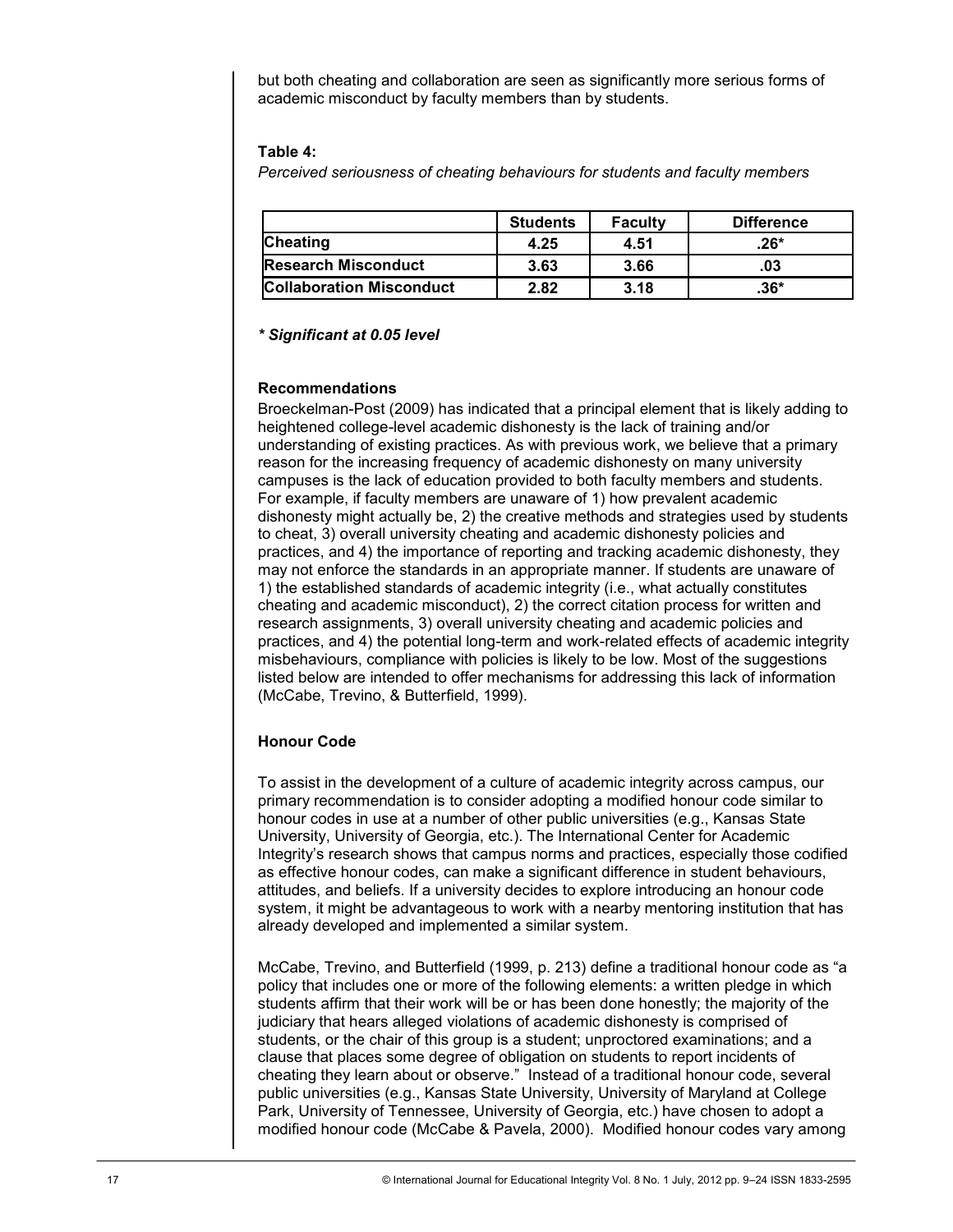universities, but most focus on two strategies: 1) the institution makes it clear that academic integrity is a major priority, and 2) "students are given a significant role both in the judicial or hearing body on campus and in developing programs to inform other students about the purposes of the code, its major components, enforcement strategies, and so forth" (McCabe, Trevino, & Butterfield, 2002, p. 363).

Whitley and Keith-Spiegel (2001, 2002) suggest that modified honour codes should 1) include a statement of why the university values academic integrity, 2) condemn dishonesty, 3) specify prohibited behaviour, 4) specifically explain the responsibilities of the students, faculty members, and administrators, 5) explain resolution procedures, and 6) specify penalties. Additionally, these authors recommend that the penalties should not be too harsh or lenient for the offense, and universities should consider adopting a policy in which an XF grade (which represents failure due to cheating) is assigned for the course but can be removed from the transcript if students meet certain criteria.

McCabe (2005, p. 10) emphasises that "while a campus honor code may have a significant impact on the peer culture, it is the peer culture itself (student perceptions of how faculty members and other students feel and behave with regard to academic integrity) that appears to be the most significant factor influencing the level of academic dishonesty.‖ One suggestion that might assist in developing a campus-wide culture of academic integrity would be to join the International Center for Academic Integrity, which provides guidelines and other relevant information on academic integrity issues.

Faculty members have distinctive views on academic dishonesty and generally view cheating on exams as a more serious infraction of ethics than cheating on coursework such as papers; they also believe the severity of punishment should depend upon the gravity of the offense (Pincus & Schmelkin, 2003). Research indicates that faculty members who are sceptical as to how administration will handle cheating are more likely to deal with cases of academic dishonesty personally rather than report incidents for institutional processing. On the other hand, faculty members at schools with honour codes are more likely to have faith in their school's academic integrity system and are more likely to share responsibility for monitoring student academic behavior (McCabe, Butterfield, & Trevino, 2003).

Examples of honour codes and a list of member schools using the honour code system can be found at the International Center for Academic Integrity, George Washington University lists a 10-page Code of academic integrity, Gary Pavela (1997) provides a Model code of academic integrity, and the Fundamental values of academic integrity booklet can be downloaded from the International Center for Academic Integrity website.

#### **Academic integrity module within a university first-year experience course**

An academic integrity module embedded within a required first-year experience course taken by all students would likely be an effective mechanism for introducing academic integrity and plagiarism issues. Including academic integrity material in an introductory course would allow early exposure to concepts and allow students to discuss issues with peers and to open a dialog with faculty members allowing immediate responses to concerns students might express. McCabe and Trevino  $(1996, p. 30)$  suggest "students consistently indicate that when they feel part of a campus community, when they believe faculty members are committed to their courses, and when they are aware of the policies of their institution concerning academic integrity, they are less likely to cheat." Examples of tying academic integrity issues into first-year experiences can be found at McGill's First-Year Office website, and the University of Waterloo has an orientation to academic integrity for first-year students.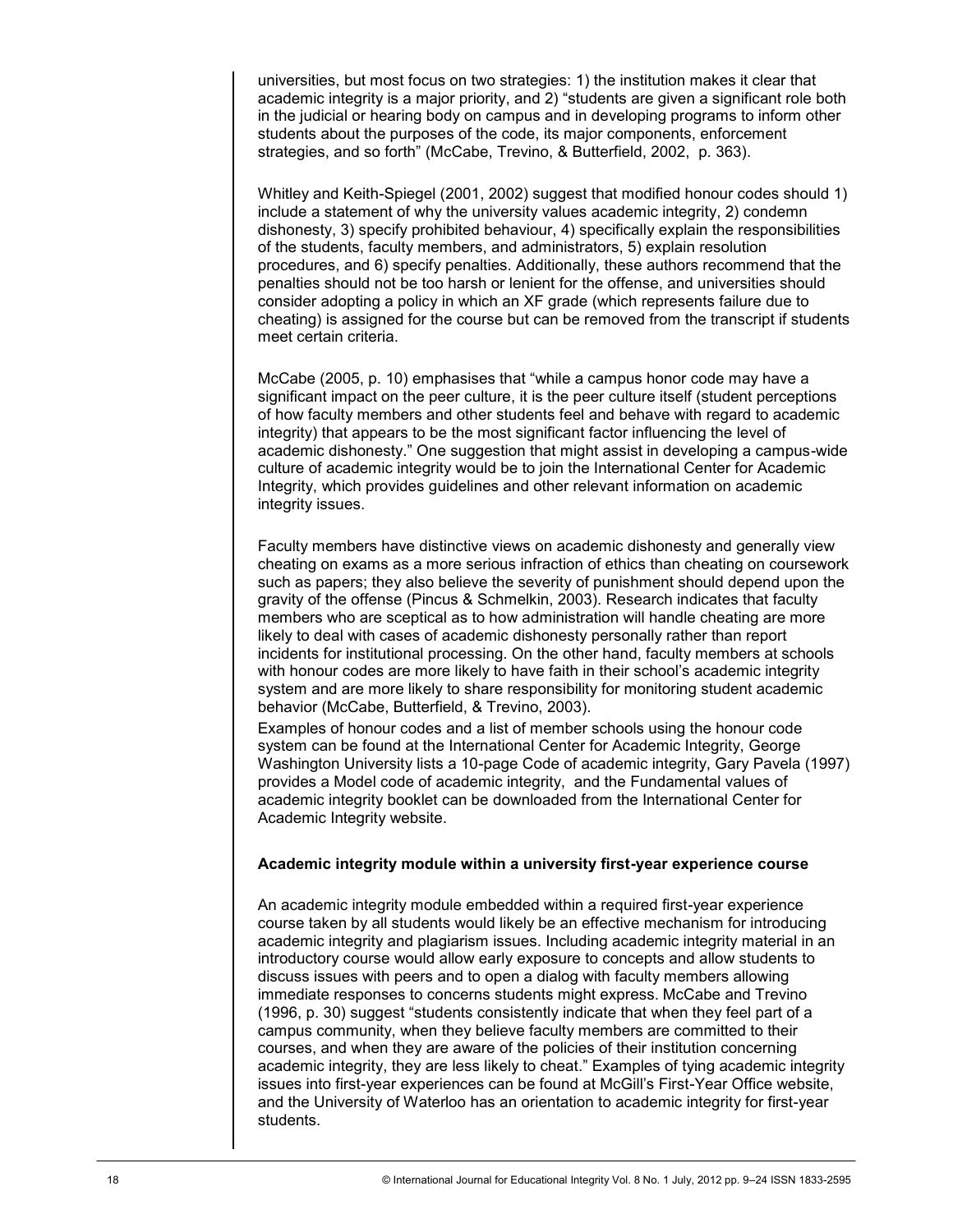#### **Educating students and faculty members about academic integrity**

Bennett (2005), Overbey and Guiling (1999), Park (2003), and Sutherland-Smith (2005) pointed out that students often unintentionally plagiarise because they do not fully understand what "counts" as plagiarism or know how to properly document their sources. Students are less likely to cheat when there are clearly communicated expectations of moral and academic integrity (McCabe, Trevino, & Butterfield, 1999). Therefore, taking time to educate students about university-wide expectations of academic integrity and providing training in the proper source citation process could help prevent cheating and plagiarism by increasing student knowledge and by helping to develop a shared culture of academic integrity. Faculty members could use class time, especially early every semester, to reinforce academic integrity principles and concepts. For example, Indiana University offers a short quiz and concept lesson covering what plagiarism is at Indiana University. Other institutions provide online tutorials that cover important research skills, discuss the importance of research ethics, and demonstrate the citation process. For example, Georgetown University, Carnegie Mellon, and the University of Maryland all offer online access providing plagiarism and academic integrity information.

Since research shows that teaching strategies can influence student academic integrity (Whiteman & Gordon, 2001), providing instructor training in structuring assignments and exams would be helpful in raising awareness, generating ideas, and engendering support for building a culture of cheating intolerance across campus. Campus-wide instructor training could provide information about ways to detect and deter dishonest behaviour in the classroom and convey acceptable procedures to follow when professors believe a cheating incident has occurred. Faculty member training would also ensure that all members of the teaching community, including adjunct instructors, are aware of the established processes and practices on campus.

#### **Classroom strategies for reducing academic dishonesty**

McCabe, Butterfield, and Trevino (2006) suggest that faculty members can pursue numerous strategies within the classroom to minimise academic dishonesty, including clearly communicating expectations regarding cheating behaviour, establishing policies regarding appropriate conduct, and encouraging students to abide by those policies. McCabe and Pavela's (1997) list of ten suggested principles of academic integrity (see appendix) represents strategies that faculty members can employ to minimise cheating in their classrooms and has been included within the appendix. A number of web links have been developed offering strategies to assist faculty members in deterring cheating in their courses. The University of Idaho, Point Loma Nazarene University, and the University of California – Berkeley all list strategies aimed at reducing academic dishonesty among students. If faculty members make it a point of reinforcing academic integrity principles by utilising classroom strategies designed to minimise academic dishonesty throughout all of their courses every semester, cheating and other forms of academic misconduct can be greatly reduced throughout the institution (Stearns, 2001).

## **Limitations**

The findings reported here are subject to limitations due to characteristics of the design and/or methodology used that could have potentially influenced the collection or interpretation of the results. As a study utilising data collected from a single institution, the reported findings may not be generalisable beyond the sample population. However, our findings do compare favorably with other reported research with greater external validity like McCabe's (2005) analysis involving 60 American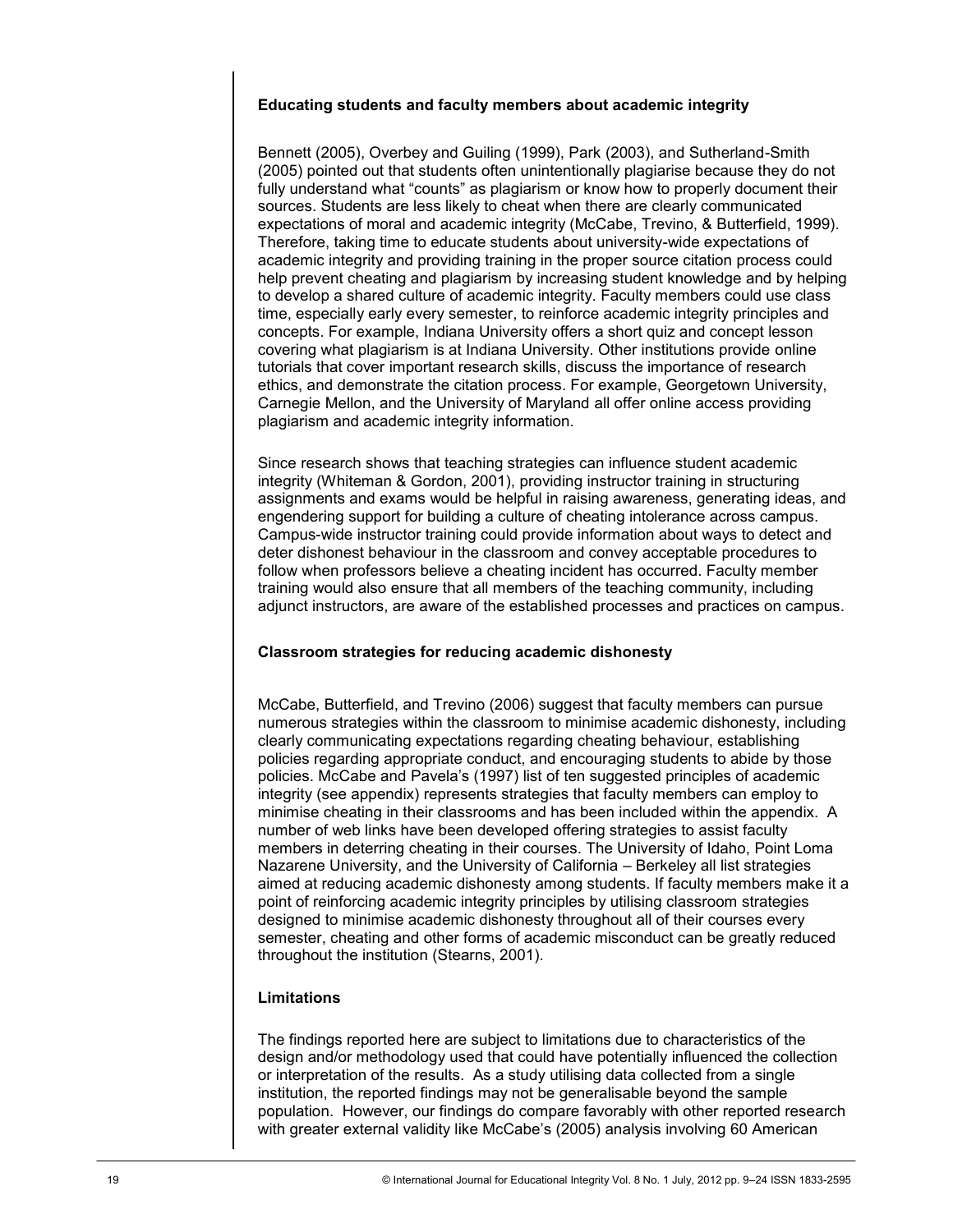universities. Another limitation of this study is the use of self-reported data which are subject to bias due to misattribution and/or self-esteem beliefs. Socially undesirable behaviour such as academic misconduct would likely be under-reported, leading to attenuated results. Even if respondents under-reported their actual cheating behaviours due to misattribution or the self-serving bias, however, this study found meaningfully high levels of self-reported negative academic misconduct indicated by students. Finally, student cheating on campus may be affected by factors not addressed in this study. For example, some research has indicated that organisational justice perceptions may play a role in unethical campus behaviour (Greenberg, 1987, 1990). This study does not speak to those issues and, therefore, we cannot add additional insight with respect to perceptions of negative inequity. Matters of procedural and distributive justice would need to be addressed in a future study.

## **Conclusion**

Based upon the findings presented above, we believe the following institutional strategies/practices should have a positive impact on the reduction of academic misconduct on college campuses:

- Promote a culture of academic integrity by developing and implementing a university-wide honour code that will heighten awareness and educate both faculty members and students about academic integrity issues.
- Educate students and faculty members about university expectations of acceptable academic practices, provide clear definitions and examples of unacceptable cheating behaviours, and highlight specific university policies and procedures to be employed in addressing violations of academic integrity.
- Offer embedded material in a required freshman-level course, possibly within a required first-year experience course.
- Develop classroom strategies to reinforce academic integrity expectations in all courses and assignments.

### **References**

- Bennett, R. (2005). Factors associated with student plagiarism in a post-1992 university. *Assessment & Evaluation in Higher Education*, 30, 137-162.
- Broeckelman-Post, M. A. (2009). Building a culture of academic integrity: The role of communication in creating and changing understandings and enactments of academic integrity, *Unpublished doctoral dissertation at Ohio University*, 571.
- Clemson University (2011). *The fundamental values of academic integrity.* Retrieved September 17, 2011, from http://www.academicintegrity.org/ fundamental\_values\_project/pdf/FVProject.pdf.
- Davis, S. F., & Ludvigson, H. W. (1995) Additional data on academic dishonesty and a proposal for remediation. *Teaching of Psychology*, 22(2), 119-121.
- Frick, T. (2011). *What is plagiarism at Indiana University?* Indiana University, Retrieved October 11, 2011, from https://www.indiana.edu/~tedfrick/plagiarism/ index2.html.
- Greenberg, J. (1987). A taxonomy of organizational justice theories. *Academy of Management Review,* 12, 9–22.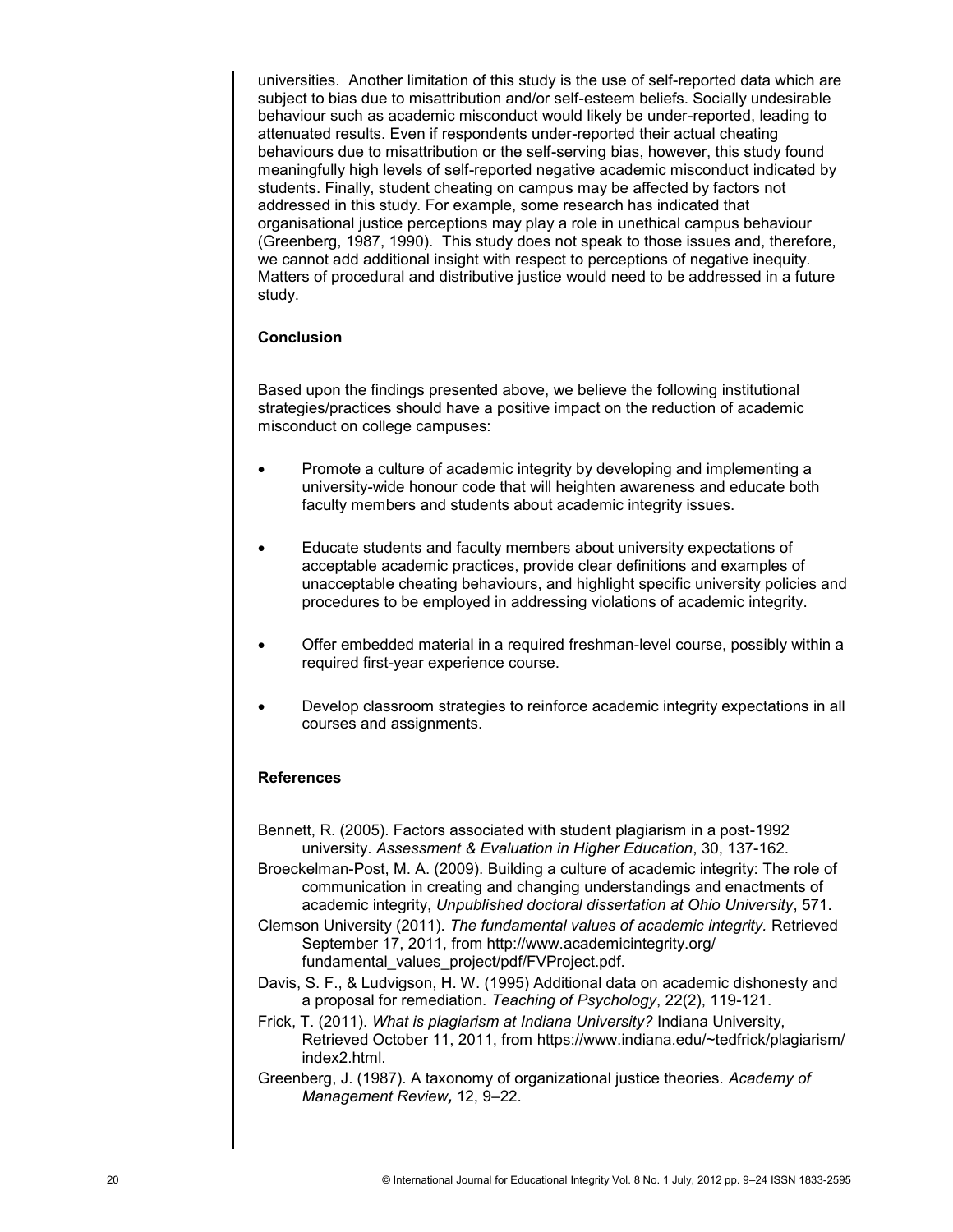- Greenberg, J. (1990). Organizational justice: yesterday, today, and tomorrow. *Journal of Management,* 16, 399-432.
- Hard, S. F., Conway, J. M., & Moran, A. C. (2006). Faculty and college student beliefs about the frequency of student academic misconduct. *The Journal of Higher Education*, 77, 1058-1080.
- Harding, T. S., Carpenter, D. D., Finelli, C. J., & Passow, H. J. (2004). Does academic dishonesty relate to unethical behavior in professional practice? An exploratory study. *Science and Engineering Ethics,* 10, 311-324.
- Holmes, P. (2004). Negotiating differences in learning and intercultural communication. *Business Communication Quarterly*, 67(3), 294-307.
- Howe, N., & Strauss, W. (2007). *Millennials Go to College: Strategies for A New Generation on Campus (2nd Edition)*. New York: Lifecourse Associates.
- International Center for Academic Integrity. (2011). Retrieved October 11, 2011, from http://academicintegrity.org.
- Jarc, R. (2011). The Ethics of American Youth: 2010. *Josephson Institute*. http:// charactercounts.org/programs/reportcard/2010/installment02\_reportcard\_honesty-integrity.html.
- Klein, H. A., Levenburg, N. M., McKendall, M., & Mothersell, W. (2007). Cheating during the college years: How do business school students compare? *Journal of Business Ethics*, 72, 197-206.
- Lin, C. S., and Wen, L. M. (2007). Academic dishonesty in higher education A nationwide study in Taiwan. *Higher Education*, 54, 85-97.
- McCabe, D. L. (2003). 2003 Spring Semester Kansas State University Academic Dishonesty Survey Study*.* Retrieved from http://www.k-state.edu/honor/ researchlinks/mccabesurvey2003/survey03.htm.
- McCabe, D. L. (2005) CAI Research*. International Center for Academic Integrity*. Retrieved September 17, 2011, from http://www.academicintegrity.org/ cai\_research.asp.
- McCabe, D., Butterfield, K., & Treviño, L.K. Faculty and academic integrity: The influence of current honor codes and past honor code experiences. *Research in Higher Education*, 44(3): 367-385, 2003.
- McCabe, D. L., Butterfield, K. D., & Trevino, L. K. (2006) Academic dishonesty in graduate business programs: prevalence, causes, and proposed action. *Academy of Management Learning & Education*, 5, 294-305.
- McCabe, D. L. & Pavela, G. (1997). Ten principles of academic integrity. *Synthesis: Law and Policy.* Retrieved February 10, 2003, from http:// www.collegepubs.com/ref/10PrinAcaInteg.shtml
- McCabe, D. L., & Pavela, G. (2000). Some good news about academic integrity. *Change*, 22, 32-38.
- McCabe, D. L. & Pavela, G. (2005). New honor codes for a new generation. *Inside Higher Ed.*
- McCabe, D. L. & Pavela, G. (2007). Principled pursuit of academic integrity. *American Association for Higher Education & Accreditation Bulletin,* 50 (4), 11-12.
- McCabe, D. L. & Trevino, L. K. (1996). What we know about cheating in college. *Change*, 28 (1), 28-33.
- McCabe, D. L., Trevino, L. K., & Butterfield, K.D., (1999). Academic integrity in honor code and non-honor code environments: A qualitative investigation, *The Journal of Higher Education,* 70, no. 2, 213*.*
- McCabe, D. L., Trevino, L. K., & Butterfield, K. D. (2002). Honor codes and other contextual influences on academic integrity: A replication and extension to modified honor code settings. *Research in Higher Education*, 43, 357-378.
- Midgley, C., Maehr, M. L., Hruda, L. Z., Anderman, E., Anderman, L., Freeman, K.E., Gheen, M., Kaplan, A., Kumar, R., Middleton, M.J., Nelson, J., Roeser, R., & Urdan, T.. (2000). *Manual for the Patterns of Adaptive Learning*. University of Michigan.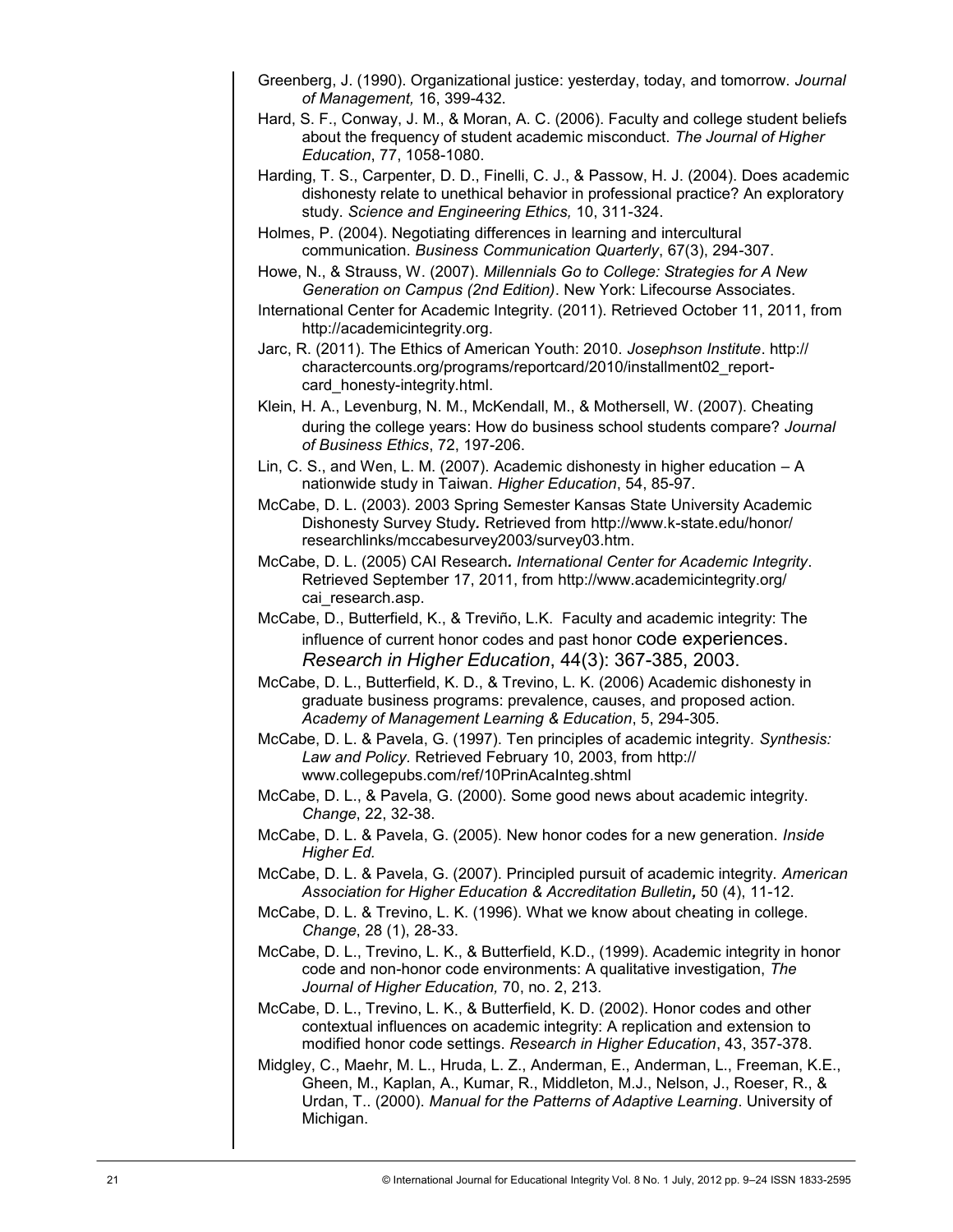- Overbey, G. A. & Guiling, S. F. (1999). Student perceptions of plagiarism and the evaluation of assignments. *Journal on Excellence in College Teaching*, 10, 3- 22.
- Park, C. (2003). In other (people's) words: Plagiarism by university students literature and lessons. *Assessment & Evaluation in Higher Education*, 28, 471- 488.
- Pavela, G. (1997). Applying the power of association on campus: A model code of academic integrity. *Journal of College and University Law*, 24, 1.
- Pincus, H. S., & Schmelkin, L. P. (2003). Faculty perceptions of academic dishonesty. *The Journal of Higher Education*, 74, 196-209.
- Rettinger, D. A., Jordan, A. E., & Peschiera, F. (2004). Evaluating the motivation of other students to cheat: A vignette experiment. *Research in Higher Education*, 45, 873-890.
- Stearns, S. A. (2001). The student-instructor relationship's effect on academic integrity. *Ethics & Behavior*, 11, 275-285.
- Stephens, J. M., Young, M. F., & Calabrese, T. (2007). Does moral judgment go offline when students are online? A comparative analysis of undergraduates' beliefs and behaviors related to conventional and digital cheating. *Ethics & Behavior*, 17, 233-254.
- Swift, C. O. & Nonis, S. (1998). When no one is watching: Cheating behavior on projects and assignments, *Marketing Education Review*, v8 n1, 27-36.
- Sutherland-Smith, W. (2005). The tangled web: Internet plagiarism and international students' academic writing. *Journal of Asian Pacific Communication*, 15, 15-29.
- Szabo, A. & Underwood, J. (2004). Cybercheats: Is information and communication technology fueling academic dishonesty? *Active Learning in Higher Education*, 5, 180-199.
- Twenge, J. M. (2006). *Generation me: Why today's young Americans are more confident, assertive, entitled – and more miserable than ever before.* NY: Free Press.
- Whitley, B. E. & Keith-Spiegel, P. K. (2001). Academic integrity as an institutional issue. *Ethics & Behavior*, 11(3), 325-342.
- Whiteman, S. A. & Gordon, J. L. (2001). Cross conversations: The price of an "A": An educator's responsibility to academic honesty. *The English Journal,* 91(2), 25- 30.
- Whitley, Jr., B. E., & Keith-Spiegel, P. (2002). *Academic dishonesty: An educator's guide.* Mahwah, NJ: Lawrence Erlbaum.
- Vandehey, M. A., Diekhoff, G. M., & LaBeff, E. E. (2007). College cheating: A twentyyear follow-up and the addition of an honor code. *Journal of College Student Development*, 48, 468-480.
- WARL.com. (2010) *Expert: College cheating on the rise* (October 25, 2010) WARL.com, Retrieved October 11, 2011, from http://www.wral.com/news/local/ story/8507595/.
- Zaragoza, L. (November 08, 2010). UCF probes cheating scandal involving hundreds. *Orlando Sentinel,* Retrieved October 11, 2011, from [http://](http://articles.orlandosentinel.com/2010-11-08/news/os-ucf-cheating-test-20101108_1_apparent-cheating-exam-students) [articles.orlandosentinel.com/2010](http://articles.orlandosentinel.com/2010-11-08/news/os-ucf-cheating-test-20101108_1_apparent-cheating-exam-students)-11-08/news/os-ucf-cheating-test-20101108 1 apparent-cheating-exam-students.

#### **About the authors**

**Dr. Steve Williams** is Dean of the College of Business and Joel R. Stubblefield Endowed Chair of Business at the University of Arkansas – Fort Smith. He received his PhD from the University of Nebraska. He is author of the popular textbook, *Making better business decisions: Understanding and improving critical thinking and problem-solving skills*, as well as several dozen articles in prominent journals. His research interests include managerial risk behaviour, the effects of mood on decision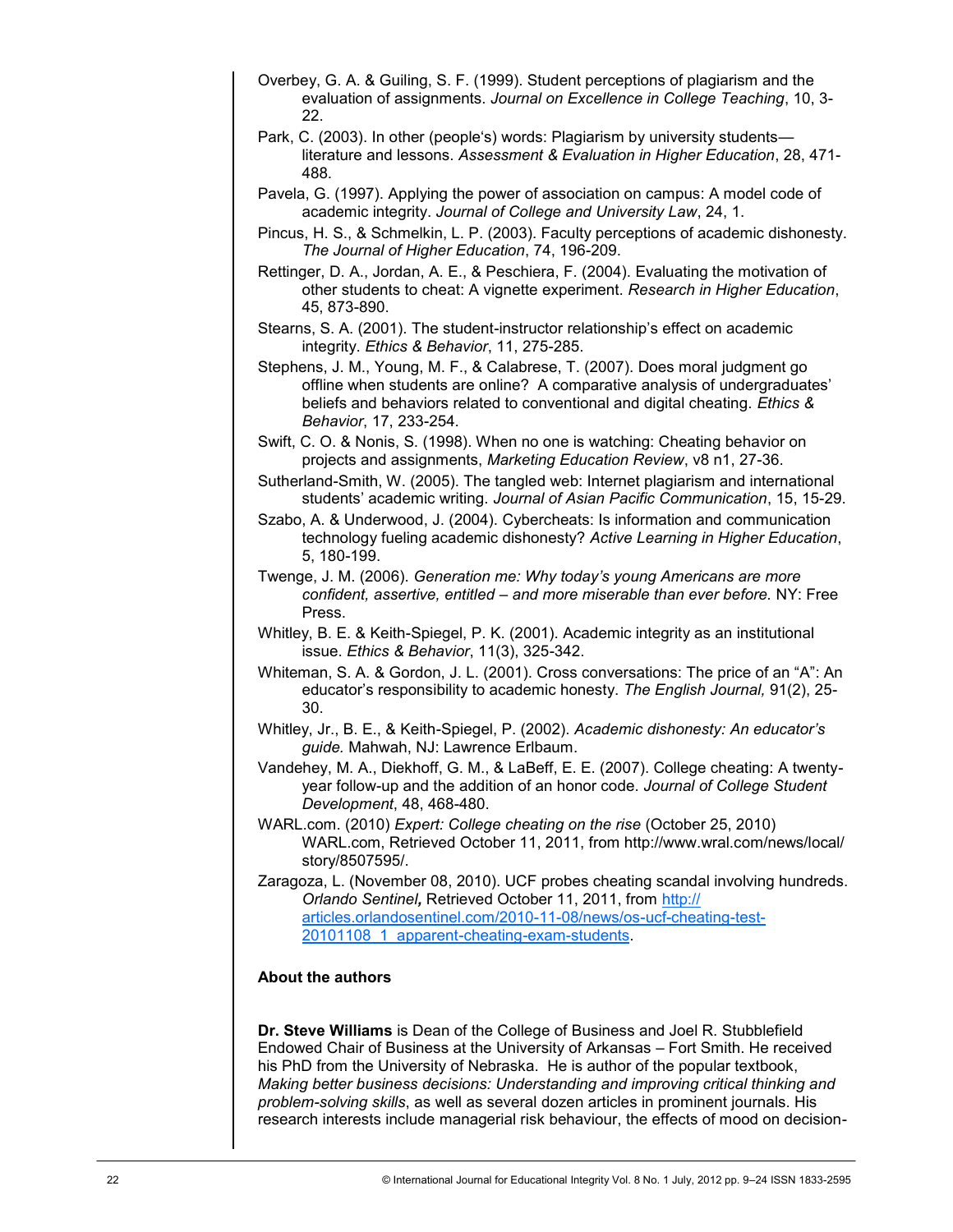making, creative problem-solving, and generational influences in education and the workplace.

**Dr. Margaret Tanner** is an Associate Professor of Accounting and Head of the Department of Accounting, Economics and Finance at the University of Arkansas – Fort Smith. She received her PhD in Accounting from the University of North Texas in 1992. She currently teaches Managerial Accounting, Government and Non-for-Profit Accounting, and Advanced Accounting courses. Her research interests include pedagogical issues, financial reporting, and curriculum development and assessment.

**Dr. Jim Beard** is an Associate Professor of Management and Department Head of the Department of Business Administration at the University of Arkansas – Fort Smith. He received his PhD in Communication Studies from Northwestern University in 1999. Dr. Beard currently teaches Business Communications, Social Responsibility and Ethics in Business, and Organisational Behavior courses. His research interests include business ethics and pedagogical issues and strategic human resource management.

**Dr. Georgia Hale** is Dean of the College of Applied Science and Technology at the University of Arkansas – Fort Smith. She received her PhD from Arizona State University. She is the co-author of three editions of the study guide for the Organisational Behavior textbook by Hellriegel & Slocum. Her research interests include women in non-traditional careers, pedagogical topics, and applications-based learning.